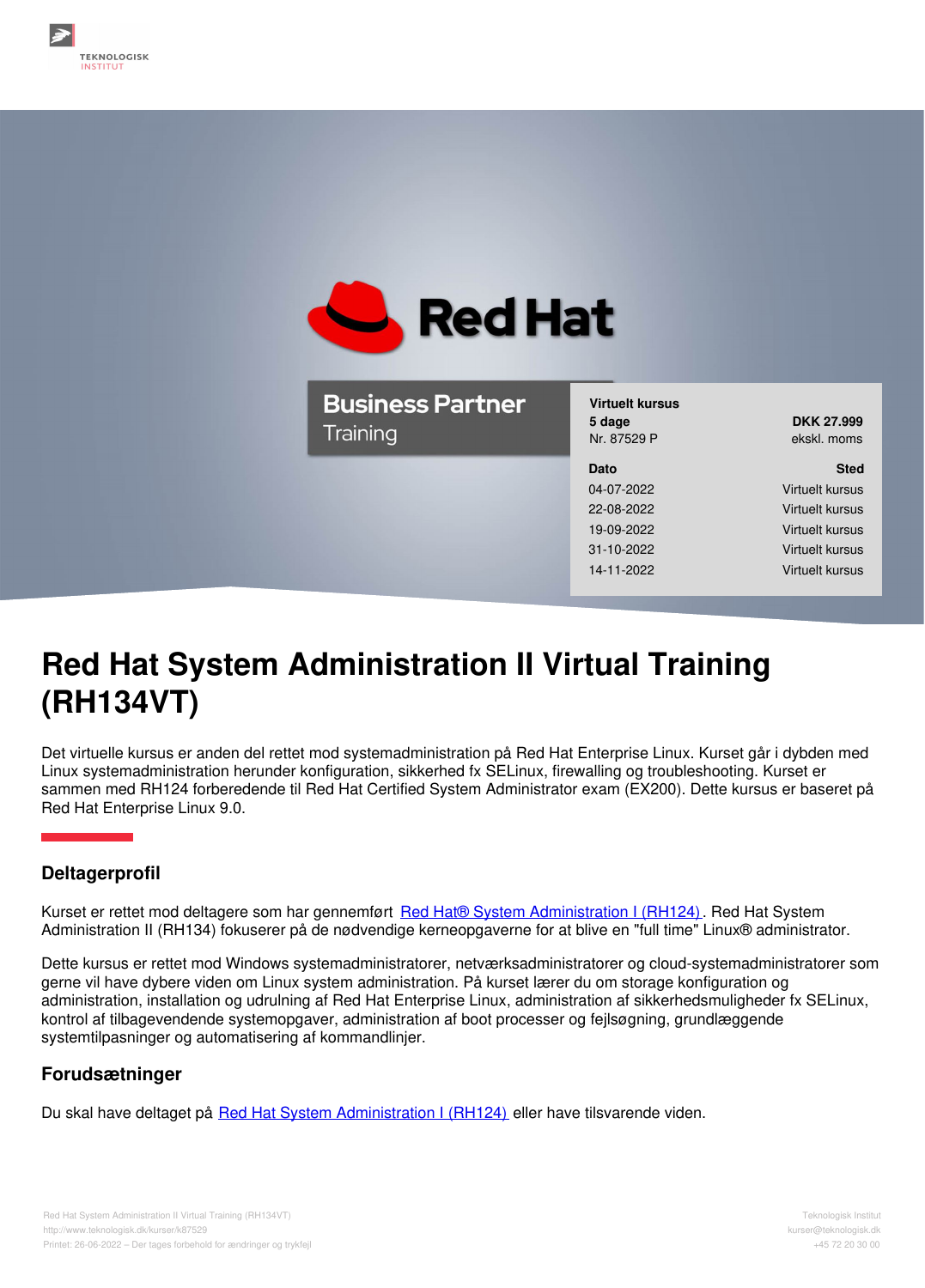

## **Udbytte**

- Install Red Hat Enterprise Linux using scalable methods
- Access security files, file systems, and networks
- Execute shell scripting and automation techniques
- Manage storage devices, logical volumes, and file systems
- Manage security and system access
- Control the boot process and system services
- Running containers

## **Det får du på arrangementet**

- Erfaren underviser
- Materiale på engelsk
- Undervisning på engelsk

## **Indhold**

#### **Improve command line productivity**

• Run commands more efficiently by using advanced features of the bash shell, shell scripts, and various utilities provided by Red Hat Enterprise Linux.

#### **Schedule future tasks**

Schedule commands to run in the future, either one time or on a repeating schedule.

#### **Tune system performance**

• Improve system performance by setting tuning parameters and adjusting scheduling priority of processes.

### **Control access to files with ACLs**

Interpret and set access control lists (ACLs) on files to handle situations requiring complex user and group access permissions.

#### **Manage SELinux security**

• Protect and manage the security of a server by using SELinux.

#### **Maintain basic storage**

Create and manage storage devices, partitions, file systems, and swap spaces from the command line.

#### **Manage logical volumes**

Create and manage logical volumes containing file systems and swap spaces from the command line.

## **Implement advanced storage features**

Manage storage using the Stratis local storage management system and use VDO volumes to optimize storage space in use.

## **Access network-attached storage**

Use the NFS protocol to administer network-attached storage**.**

## **Control the boot process**